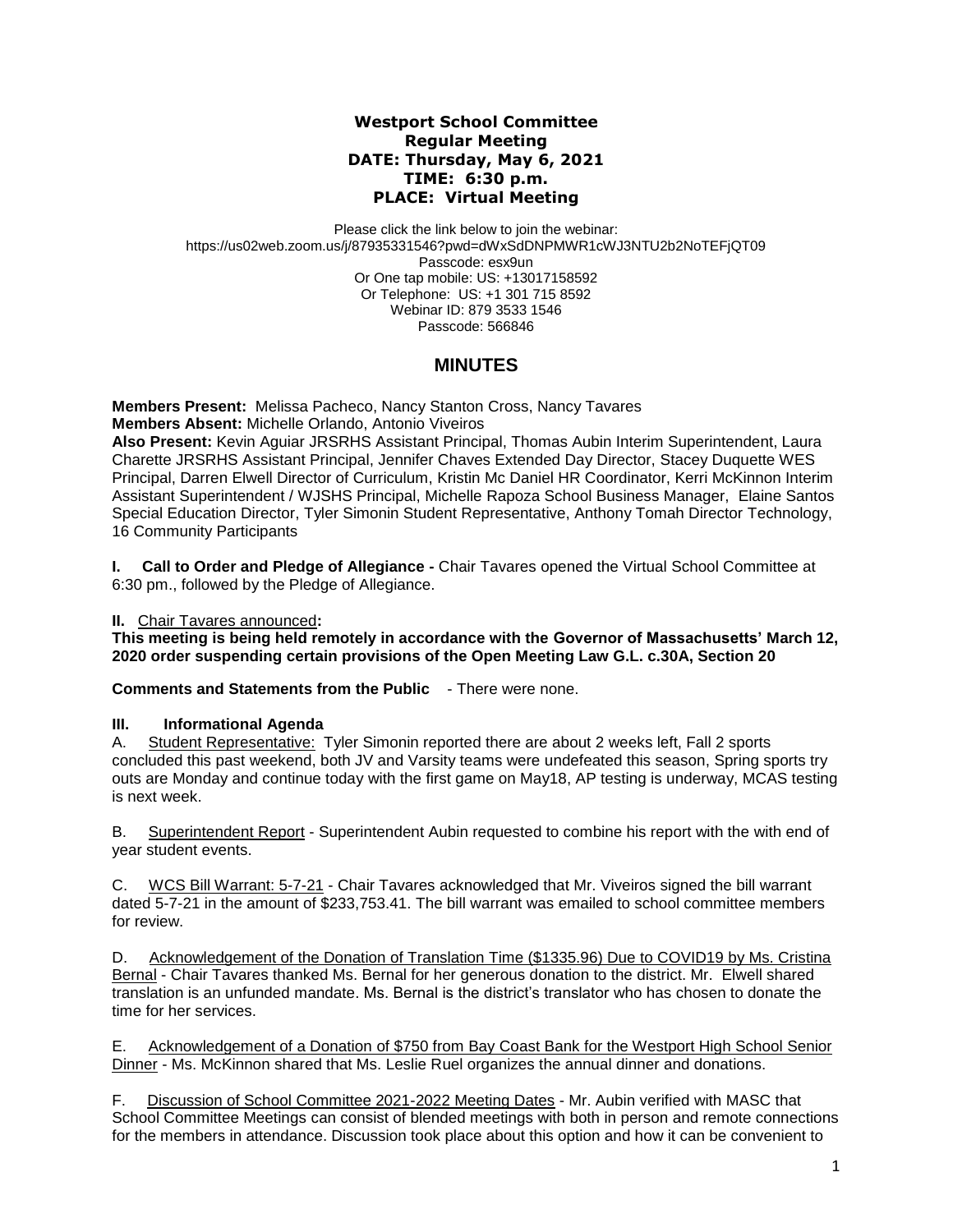handle members that travel or have other commitments. It was agreed to pilot this option for the first meeting in August 2021. There will be no meeting in July except for the end of year meeting on July 8 at 7:30 am.

G. COVID Update - Mr. Aubin reported the numbers including remote students and students in school for the past week are MAC 28, WES 42, JRSRHS 24, staff 23. These figures are since September 2020. Mr. Aubin clarified the state's recording of cases do not count students that were not in school. Credit was given to the staff for their outstanding job and to the whole school community.

Ms. Stanton Cross requested to have the numbers broken down to show how many were in person vs. remote. Mr. Aubin will have these numbers for the next meeting.

Chair Tavares asked since the guidance has changed on the protocols for reporting and quarantining is the district doing things differently? Mr. Aubin reported the district has remained the same and being consistent throughout. Nursing and the BOH are doing the reporting. HEPA purifiers will be repurposed in the new school for next year.

H. End of Year Student Events - Superintendent Aubin reported this week was Teacher Appreciation Week, however he noted there were also events such as National Nurses Day, Custodians Day, Daycare Workers Day, School Lunch Heroes Day, etc. The school district worked with the WEF and PTO to provide lunch for staff at MAC, WES, and JRSRHS.

Mr. Aubin informed everyone at the start of the pandemic the district has been following the science to deal with this Corona virus. The proof of success has been the fact that the students have been in school since September 2020. They are in the process of doing assessment testing to identify any student learning loss and will be adjusting for the summer. They are keeping parents informed as best as possible.

On April 1, DESE issued prom guidance that stated not to hold a prom until after Graduation. A prom was planned, however based on DESE's recommendation Mr. Aubin made the decision to cancel the event.

There is a robust schedule of events planned:

**Ms. McKinnon**- Senior Dinner May 27, Senior Formal Celebration at Rachel's June 4, Senior Breakfast June 11, Graduation June 12.

**Ms. Charette** - Transition meetings for students heading to WES, to include in person learners and live streaming for remote learners, Dave and Buster's Field Trip June 14, Grade 8 Promotion Parade, Grade 8 slideshow and outdoor movie with snacks June 16, 6 pm.

**Ms. Duquette** - Progress notes are distributed tomorrow, IReady testing May 17 - June 2, MCAS testing May 17- 24 ELA, Math and 5<sup>th</sup> grade Science with remote learners participating, Field Days scheduled with rain dates. Student leaders are making a video to help MAC students transition to WES. There will be class celebrations and a video tape with final 6<sup>th</sup> grade goodbyes.

**MAC** - Mr. Aubin reported there will be events held for each grade level.

**Mr. Elwell -** Summer programming for grades K-12 will have free breakfast and lunch all summer.

Summer School held at current JRSRHS from 8 a.m. - 12 p.m. June 21 - July 12 Monday - Friday Grades 7-12 June 28 - July 29 Monday - Thursday MAC and WES PreK - 6

2-week Art Camp for grades 7-12 run by Ms. Lambert from July 19-23 week 1 Photography, week 2 Sculpture from July 26 - 30.

Summer Athletics June - August Volleyball, Wrestling, Self Defense, Fitness, Baseball, Infinite Fitness and Sports Performance. Registration process is being finalized. They are also looking to include Performing Arts and Drama.

Mr. Aubin reported for Ms. Chaves the Extended Day has 60 children enrolled and the program will run from June 24 -August 20.